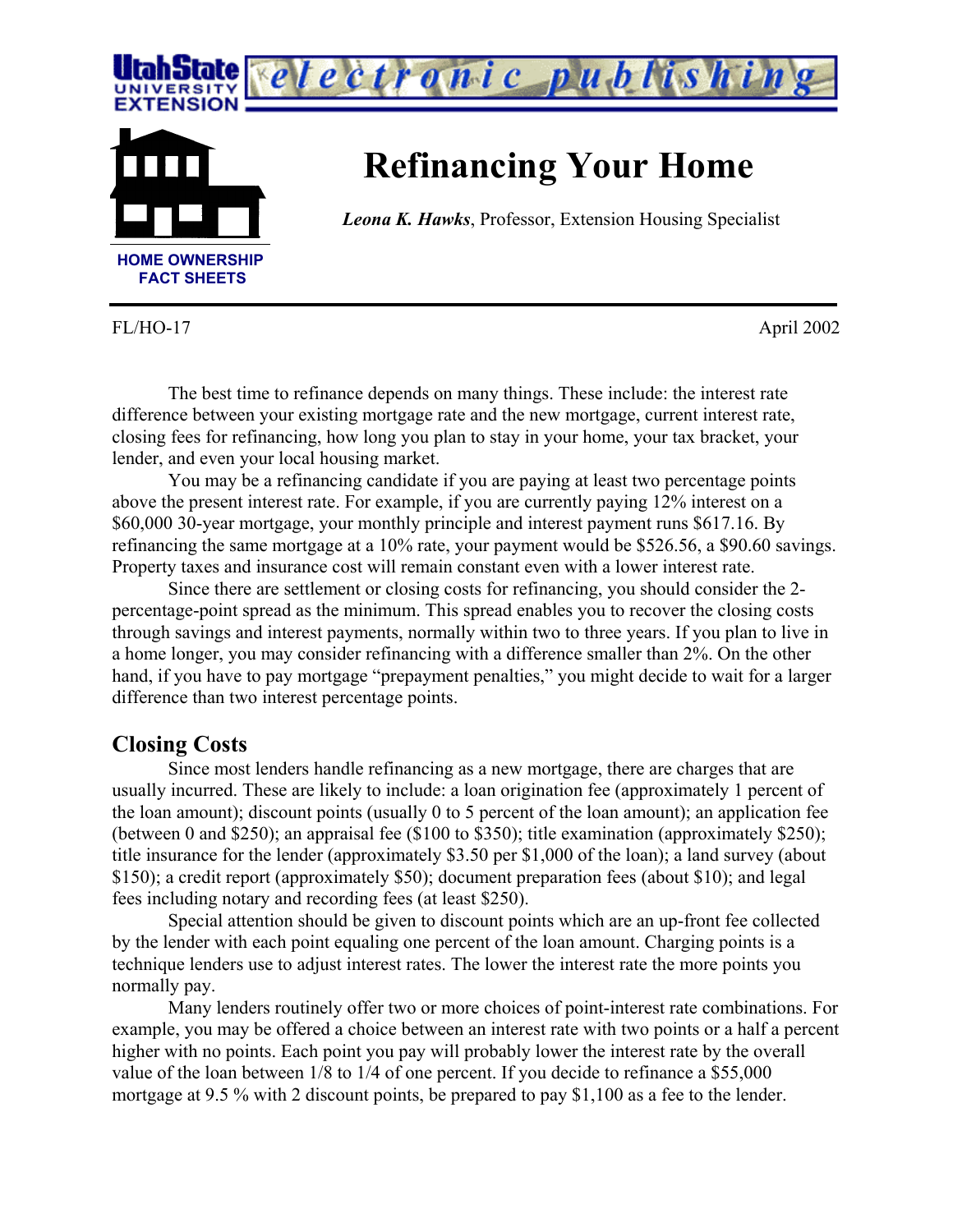Consider any prepayment penalty applied to your existing mortgage. Prepayment penalty is the percentage of the old loan you must pay if you pay off the loan early. Generally, prepayment penalties only apply to the first five years of the loan life. The penalty may start at 5 % of the loan if you pay it off in the first year, 4 % for total payment the second year, and so on until after the fifth year when no penalty normally applies.

Calculate your break-even period, the time it takes to recover the closing costs and begin to save money from the lower payments. To do this, you must secure from the lender the amount of the closing costs, the amount of the monthly payment for a mortgage you are considering and the amount of the prepayment penalties (if any) for your existing mortgage. Divide the total cost (including the closing costs, points and prepayment penalty) by the reduction in your monthly payments if you were to refinance. For example, if refinancing a mortgage requires \$2,500 in closing and prepayment costs, but you would save \$180 a month in mortgage payments, the break-even period is about 14 months (\$2,500 divided by \$180).

## **Tax Considerations and Refinancing**

There are three tax considerations. First, paying a lower interest rate on your mortgage means you will have less interest to deduct on your income tax return. That of course, will increase your tax payments and decrease the total savings from a new lower interest mortgage. The lower your tax bracket, the longer it may take you to recoup the cost of refinancing.

The second consideration is that discount points and the loan origination fee (if it is for general processing costs only, not specific costs such as a title search) are usually tax deductible. The Internal Revenue Service requires that interest points paid in advance for refinancing cannot be deducted all at once in the year you refinance. They must be spread over the life of the mortgage. The IRS does allow you to deduct the points immediately if the proceeds of refinancing are used to pay for the substantial refurbishment of your home. Be sure to check with the IRS to see if any new rulings have been released as additional regulations concerning refinancing may be issued.

The third consideration is the 1986 Tax Reform Act has important implications for the refinancing decision: mortgage, interest, and points remain deductible, but you may be in a lower tax bracket. This could make shorter-term mortgages such as the 15-year mortgage more desirable, especially to homeowners who are in tax brackets of 33% or above.

Often in the refinancing process, individuals decided to borrow equity from their home. The amount available to be withdrawn is usually dependent upon the appraised value of the home and the loan value ratio you choose. Normally, an individual can refinance up to 80% of the current value of the home.

The lender may offer to finance part or all of the closing costs so that you do not have to pay for these costs up front. The points will then be added to the loan balance. Although this may sound good and enable you to refinance with little or no out-of-pocket expense, you will be paying interest on these costs for the life of the loan.

If you decide to refinance for more than the original loan amount and your home has appreciated in value, check the tax code carefully. Generally, you can take the full interest deduction only if the amount of the new mortgage is equal to or below the original price you paid for the house, plus the amount you have spent on "home improvements" and the amount, if any, you have borrowed against your house. For example, if your original home cost \$60,000, you added \$10,000 of home improvement cost, \$4,000 educational expenses, and \$1,000 medical expenses, then \$75,000 is the maximum mortgage amount with fully deductible interest.